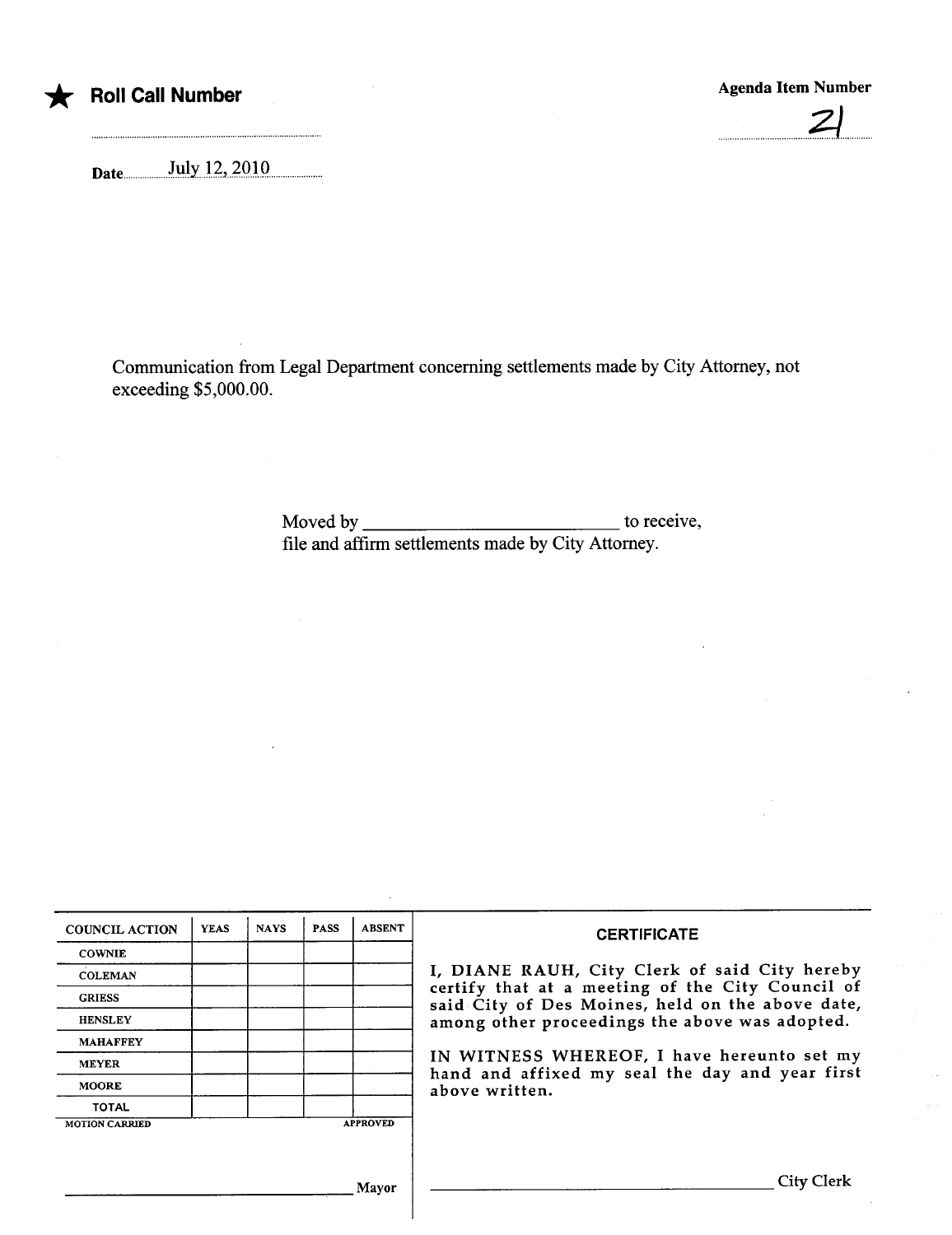Bruce E. Bergman CITY ATTORNEY DEPUTY CITY ATTORNEYS Mark Godwin Lawrence R. McDowell Kathleen Vanderpool

ASSISTANT CITY ATTORNEYS Angelo T. Althoff Roger K. Brown Ann M. DIDonato David A. Ferree Glenna K. Frank Gory D. Gaudelack, Jr.

Michael F. Kelley Vicky L. Long Hill Steven C. Lussier Katharine J. Massier Carol J. Moser Douglas P. Phlliph



2/

July 12,2010

## HONORABLE MAYOR AND MEMBERS OF THE DES MOINES CITY COUNCIL

Re: Report to Council

Pursuant to the authority and direction of Council authorizing the City Attorney to settle claims, lawsuits and workers compensation actions for a total sum not to exceed \$5,000, I submit to Council the following summary report of settlements made:

CHARLES AND PEGGY STRIEF, \$75.00 in payment of property damage claim of 2/5/10 when garbage truck got stuck in claimant's driveway and had to be pulled free.

ENTERPRISE RENT-A-CAR, \$389.48 for rental car expense resulting from claim of 2/9/10 when plow driver struck parked car at 2816 Lyon Street.

GERALD WEIR, \$30.00 for repair of mailbox that was damaged on 2/28/09 when plow driver struck the mailbox at 3821 Easton Blvd.

TMC AUTO BODY, \$249.63 to replace vehicle's mirror resulting from incident of 3/16/10 when City driver passed claimant in the 4600 block of S.W. 9<sup>th</sup> Street and the plow blade struck mirror.

KIMAN GLASS, \$204.31 to replace windshield that was broke when claimant was following a City truck on  $7<sup>th</sup>$  Street on  $1/28/10$  and a rock or piece of debris struck her vehicle.

DEAN LETTINGTON, \$54.07 in payment of property damage claim of 1/30/10 when claimant was westbound on Raccoon Street and struck a tree limb in the street while attempting to avoid oncoming car that failed to yield half of roadway; Public Works had report of a tree in the street.

MIDAMERICAN ENERGY COMPANY, \$477.64 for damaged gas meter that was hit by a snow plow on  $12/21/09$  at 118 S.E. 4<sup>th</sup> Street.

FRAK KOURI, \$288.75 for repairs to claimant's vehicle resulting from incident on 2/20/10 when plow blade struck vehicle at 2615 Park Place.

MIDAMERICAN ENERGY COMPANY, \$1,560.55 for damage to utilty plow struck by plow driver on 2/9/10 in the 5500 block of Waterbury.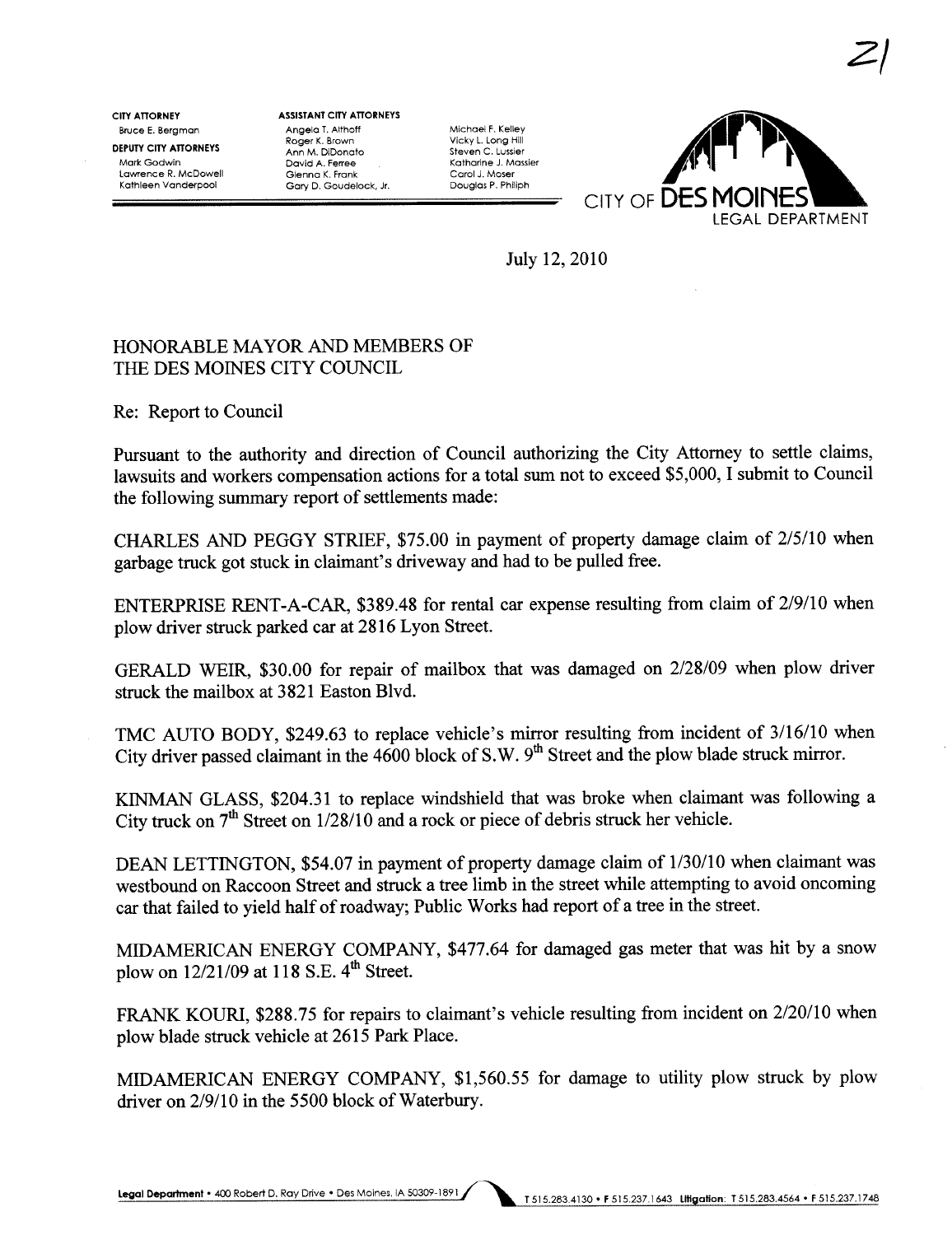KENNETH R. BORST, \$513.04 in payment of claim of 3/25/10 when a piece of debris fell from truck on I-235 and broke claimant's windshield.

RHONDA MARCUM, \$30.00 to replace mailbox that was struck by snow plow in March 2010 at 220 S.E. Payton Avenue.

SHANON WILLIAMS, \$1,319.86 in payment of property damage claim of 2/20/10 when plow driver struck parked car on Miller Avenue.

TIMOTHY G. KRUSE, \$878.75 for repairs to claimant's vehicle resulting from incident of 3/20/10 when plow driver struck vehicle at 2809 Kingman Blvd.

WAYNE AND VICTORIA WALKER, \$2,205.00 for property damage caused by obstructed sanitary sewer on  $3/11/10$  at 1213 Porter Avenue; an additional \$1,395.00 for backups on  $4/26/10$ and 5/12/10.

TROY PLUMMER, \$3,913.26 in payment of property damage claim of 3/13/10 when sanitary sewer was obstructed with roots at  $2536$  East  $16^{th}$  Street.

ANN HOAGLAND, \$30.00 to replace mailbox that was uprooted by garbage truck pickup arm on 4/7/10 at 3515 East Emma Avenue.

DEWEY FORD, \$1,436.96 and \$251.44 for repairs to claimant's vehicle resulting from incident of  $4/2/10$  when garbage truck struck parked truck at 1137 45<sup>th</sup> Street; ENTERPRISE RENT A CAR, \$1,553.78 for rental car expense.

ROSE OF EAST DES MOINES, \$620.00 in payment of claim for property damage caused by a City vehicle in January or February of 2010; City vehicle struck claimant's fence at 1331 Idaho Street.

CINCINNATI INSURANCE COMPANIES,  $$1,500.00$  in payment of property damage and bodily injury claim of 7/15/07 when claimant drove into a street cut-out made at 3017 Mahaska Avenue.

JASON FOSTER AND ATTORNEY JOHN HEMMINGER, \$2,393.00 for bodily injury claim of 7/22/09 when police officer struck bicyclist at S.W. 9<sup>th</sup> Street and Leach Avenue; JOHNHEMMINGER AND CITY OF DES MOINES AMBULANCE SERVICE, \$607.00 for ambulance services.

MIDAMERICAN ENERGY COMPANY, \$509.80 for damage when garbage truck struck electric wire on  $3/19/10$  on  $61<sup>st</sup>$  Street at Harwood Avenue.

WETSCH, ABBOTT & OSBORN, PLC CLIENT TRUST ACCOUNT, \$2,928.08 for judgment in a small claims case regarding incident of  $1/23/09$  in which road grader turned left from right lane at  $3<sup>rd</sup>$ and Grand and was struck by automobile passing in middle lane.

EDWIN AND MARY LINDELL, INDIVIDUALLY AND AS HUSBAND AND WIFE, \$1,500.00 for bodily injury and property damage claim of  $3/5/10$  when police officer rear-ended claimant on ML King Blvd.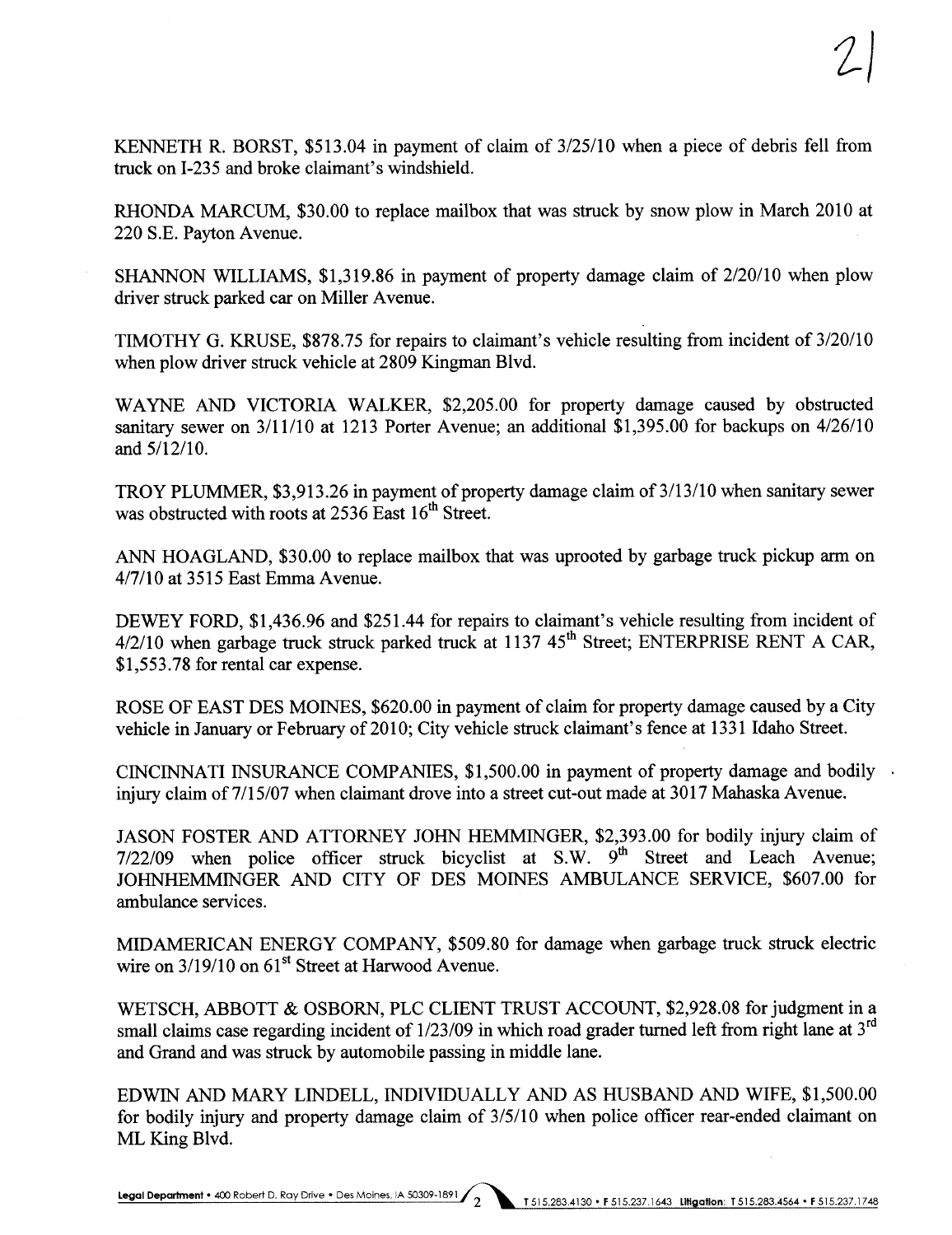BROWN'S DIRT WORK, \$600.00 for repairs to water stop box that was bured when Public Works replaced sidewalk in 2005 at 3750 S.E.  $10^{th}$  Street.

METRO LAND MANAGEMENT, LLC, \$2,750.00 for plumber's fees, loss of business and damaged shrubs and sidewalk regarding claim of  $2/3/09$ . Restaurant owner hired plumber to put in a 1,000 gallon grease trap because of his claim that WRA representative told him that all Sonic Restaurants have 750 gallon traps and the new regulations require the 1,000 gallon trap, however, the existing grease trap was a 1,000 gallon trap.

SHELTER INSURANCE COMPANIES AS SUBROGEE OF GARY CARTER, \$341.15 for vehicle repairs resulting from striking a pothole in alley adjacent to her house at 1214 College Avenue on  $4/5/10$ ; Public Works had placed patches on sinkholes, but had not permanently repaired them.

USAA INSURACE COMPANY AS SUBROGEE OF AYANNA WATSON, \$3,450.10 in payment of claim of  $2/14/10$  when plow driver struck parked car in the  $2300$  block of University Avenue.

TMC AUTO BODY, \$260.00 in payment of claim resulting from incident of 5/1/10 when crew was painting on Ingersoll Avenue and got overspray on claimant's vehicle; ENTERPRISE RENT A CAR, \$26.99 for rental car expense associated with the claim.

M.V.P. FENCE, \$275.72 for repairs to claimant's fence at 4140 Fourh Street that was damaged on 4/28/10 when City tree fell on the fence.

TMC AUTO BODY, \$1,697.96 for repairs to City employee's personal car that City employee backed into at the Traffic shop on 4/26/10.

DAVID TAYLOR, \$221.61 in payment of claim of 3/24/10 when claimant struck pothole on Army Post Road which caused damages to his vehicle.

RICHARD KATZURECK, \$850.70 for plumber's call and repairs for property damage resulting from incident of 4/26/10 when sewer was obstructed at 1504 Lewis.

ENTERPRISE RENT-A-CAR, \$107.96 for rental car expense resulting from incident of 1/21/10 when City employee backed into co-worker's vehicle in the Public Works parking lot.

JASON RINCON, \$651.62 for repairs to claimant's vehicle that was damaged when struck by a mower on 5/7/10 at Pioneer Park.

SIMON ROJAS, \$200.00 for repairs to fence that was damaged by pickup arm of garbage truck on  $4/19/10$  at 1710  $14<sup>th</sup>$  Street.

PATRICIA AND RAY GRANDMAITRE, \$1,000.00 in payment of claim for property damage of  $5/11/10$  when garbage truck attempted a turn at East  $14<sup>th</sup>$  and Des Moines Street and struck claimant's vehicle.